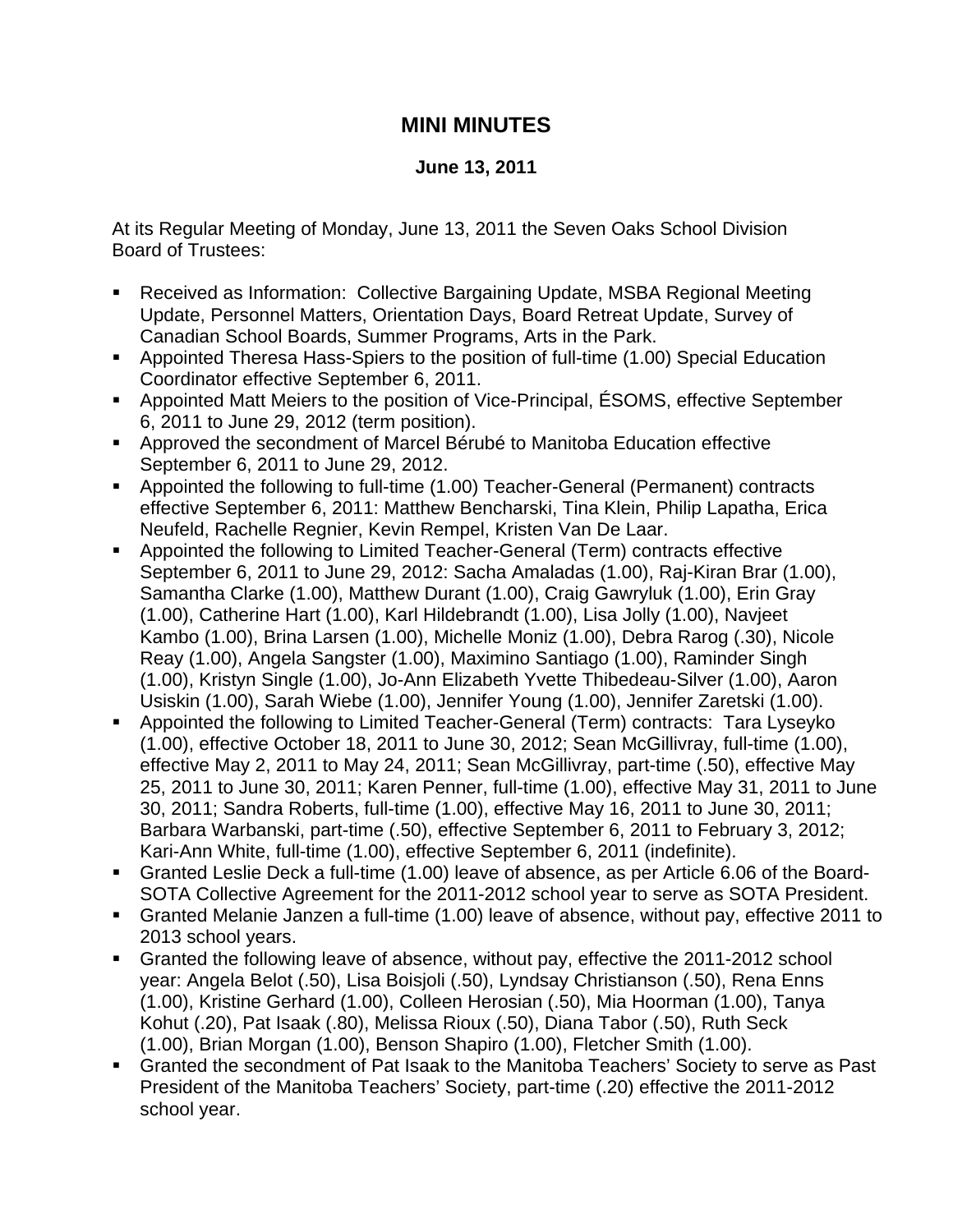- Granted the secondment of Mike Mann to the Manitoba Teachers' Society to serve on the Provincial Executive of the Manitoba Teachers' Society, part-time (.20) effective th 2011- 2013 school years.
- Appointed Arne Tolentino to a full-time (1.00) technology position effective June 20, 2011.
- Received notice of intent to resign effective June 30, 2011 from Janet Lee, Jennifer O'Connor, Natalia Buciora.
- Appointed the following to the position of Instructor in English as an Additional Language Program effective April 1, 2011 to March 31, 2012: Susan Birdwise, Kevin Boon, Troy Heaps, Tracy Klassen, Jules Mejia, Starr Muckle, Vijayaluxmi Shell.
- Appointed the following to secretarial positions: Gisele Kolodka, full-time, effective August 29, 2011; Bev Mott, full-time, effective July 1, 2011; Nola Popowich, part-time (.50), effective August 22, 2011.
- Granted Maria Cullum a part-time (.50) leave of absence effective the 2011-2012 school year to serve as SOPA President.
- Received notice of intent to retire from Darlene Dzogan, paraprofessional, effective June 30, 2011.
- Appointed Gurpinder Dhindsa to a full-time (8 hours per day), on-supply custodian effective May 31, 2011.
- Approved that the Board send a letter to City Councillors with the recommendation that the City install a pedestrian corridor at Jefferson Avenue and Maevista Place.
- Approved that the Board endorse the Manitoba School Boards Association Reliable Life Student Accident Insurance Program for the 2011-2012 school year and that we continue to update the link on the Division's webpage.
- Approved that the Regular Board Meetings be held in the 2011-2012 year on the following dates: September 12, 2011; October 3, 2011; October 17, 2011; November 7, 2011; November 21, 2011; December 12, 2011; January 16, 2012; January 30, 2012; February 6, 2012; March 5, 2012; March 12, 2012; April 9, 2012; April 30, 2012; May 7, 2012; May 28, 2012; June 11, 2012; August 27, 2012.
- Approved that the Informal Board Meetings be held for the 2011-2012 year on the following dates: September 19, 2011; October 24, 2011; November 14, 2011; December 5, 2011; January 23, 2012; February 13, 2012; April 16, 2012; May 14, 2012; June 4, 2012.
- Approved that the Public Budget Consultation Meeting be held on February 27, 2012.
- Approved that the Planning / Review Retreat be held on June 1 and 2, 2012.
- Approved that the Board submit its Five Year Capital Plan Update 2012-13 to 2016- 17 to The Public Schools Finance Board.
- Approved that the Superintendent or his designate approve the awarding of all tenders and capital payments on a regular basis during the months of July and August and report the approvals at the Regular Board Meeting on Monday, August 29, 2011.
- Approved for payment: cheques #2113276-#2113644, US\$ cheques #211144-#211161, direct deposits #211005069-#211005767 and pre-authorized debits #201028-#201029 in the amount of \$5,423,010.06; Invoice No. 9343 for the West St. Paul Elevator project in the amount of \$18,734.71 be paid to Number Ten Architectural Group.
- Approved that Policy IKAB Assessment be approved for inclusion in the Policy Manual.
- Approved that revised Policy GAEA-R Procedures for Handling and Resolution of Complaints be approved for inclusion in the Policy Manual.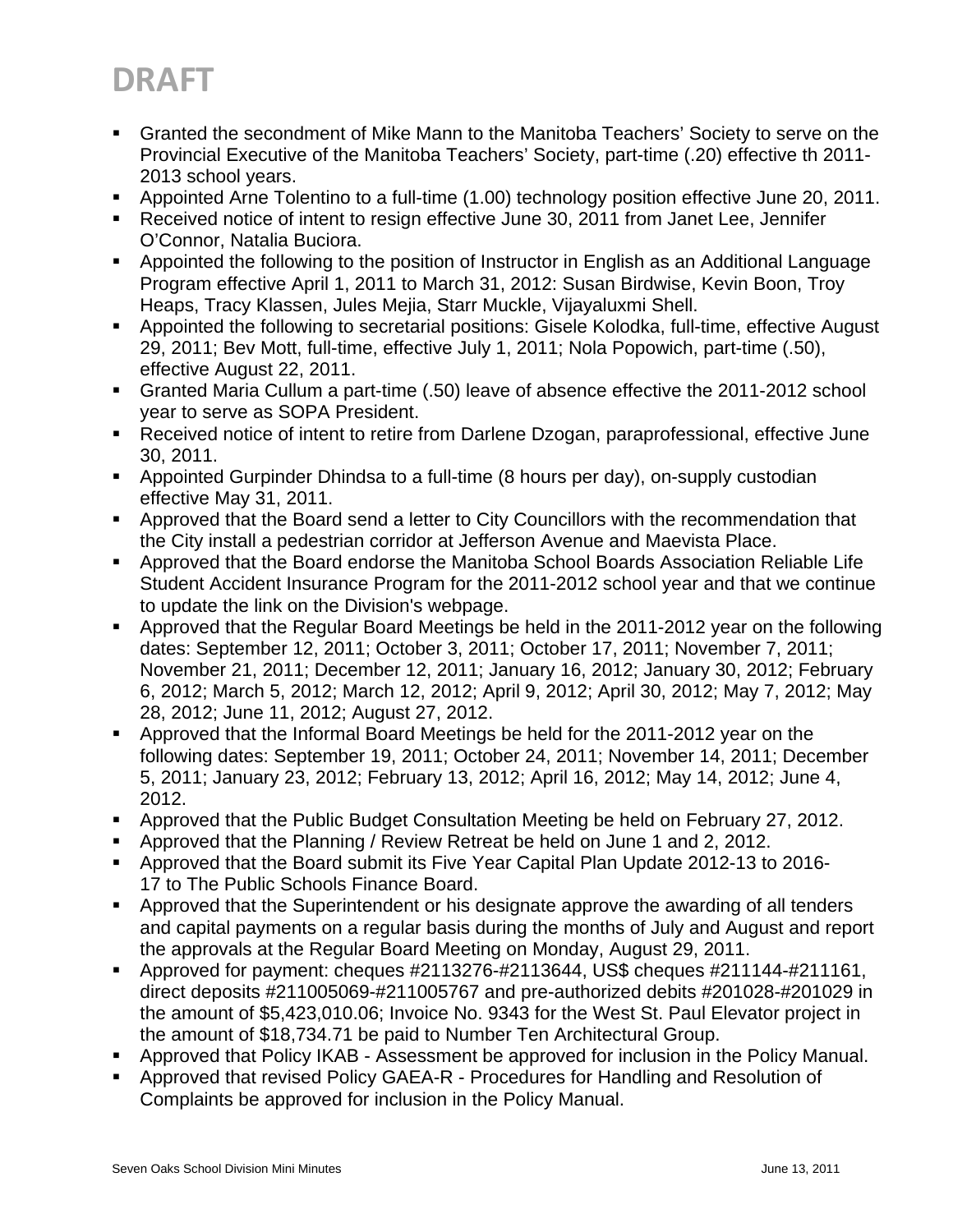- Approved that Policy GCGC Support Staff Personnel Qualifications and Duties Divisional Network Technician: SharePoint be approved for inclusion in the Policy Manual.
- **Presentation from Tom Barak, Fundraising Coordinator, Maples Community Centre** regarding Maples and Elwick Community Centre sites.
- Approved that the Board support the Maples Recreation Association Inc. request for \$26,000 (BCI Finishing Funds 2011 Proposal) for upgrades at the Elwick site.
- Presentation from CATEP 2011 graduates: Kristine Guilbault, Kim James, Bernadette Smith.
- **Conference Reports received from:** 
	- o Janice Hill, Special Education Coordinator: AERA Inciting the Social Imagination: Education Research for the Public Good, April 8 to 11, 2011 - New Orleans, Louisiana.
	- o Carol Moar, Special Education Coordinator: Celebrating Linguistic Diversity Conference, April 28 and 29, 2011 - Toronto, Ontario.
	- o David Smeltzer, Seven Oaks Adult Learning Centre: Microcomputers in Education, March 14 to 16, 2011 - Arizona State University.
	- o Angela Bubnowicz, Vice-Principal, École Riverbend Community School Inciting the Social Imagination (AERA), April 8 to 12, 2011 - New Orleans, Louisiana.
	- o Sharon Halldorson, Director, E.C.S.S.: Canadian Association of Speech Language Pathologists and Audiologists Annual Conference, April 27 to 30, 2011 - Montreal, Quebec.
	- o Louise Kneller, Teacher, Forest Park: The Power of Literacy, IRA 56 Annual Convention, May 8 to 11, 2011 - Orlando, Florida.
	- o Anne-Marie Dooner, Vice-Principal, École Leila North Community School: Canadian Society for the Study of Education (CSSE) - ICT / Human Rights, May 27 to 31, 2011 - Fredericton, New Brunswick.
	- o Peter Obendoerfer, Principal, Edmund Partridge Community School: Canadian Society for the Study of Education (CSSE) - ICT / Human Rights, May 27 to 31, 2011 - Fredericton, New Brunswick.
	- o Michelle Jean-Paul & Heather Marks, Vice-Principals, Garden City Collegiate: 2011 Arizona Dropout Prevention Conference, May 2 to 3, 2011 - Phoenix, Arizona.
- Correspondence received from:
	- o Rick Dedi, Executive Director, The Public Schools Finance Board: Science Education Major Capital Program announcement.
	- o Wayne Shimizu, Secretary-Treasurer, Seven Oaks School Division: Letter to Rick Dedi, Executive Director, Public Schools Finance Board, regarding request for Garden City Collegiate Science Lab Renewal under the recently announced Science Education Major Capital Program.
	- o Michael Willcock, D'Arcy & Deacon LLP: Report on the Amber Trails land exchange between Seven Oaks School Division and Genstar Development Company, which has been substantially completed.
	- o Gary Freeman, PWI Insurance: Employee Life Insurance, Extended Health Care and Dental - September 1, 2011 Renewal Report.
	- o Gaylene Schroeder-Nishimura, Assistant Secretary-Treasurer, Seven Oaks School Division: 2011-2012 Non-Resident Fees.
	- o Manitoba School Boards Association Salary Bulletins.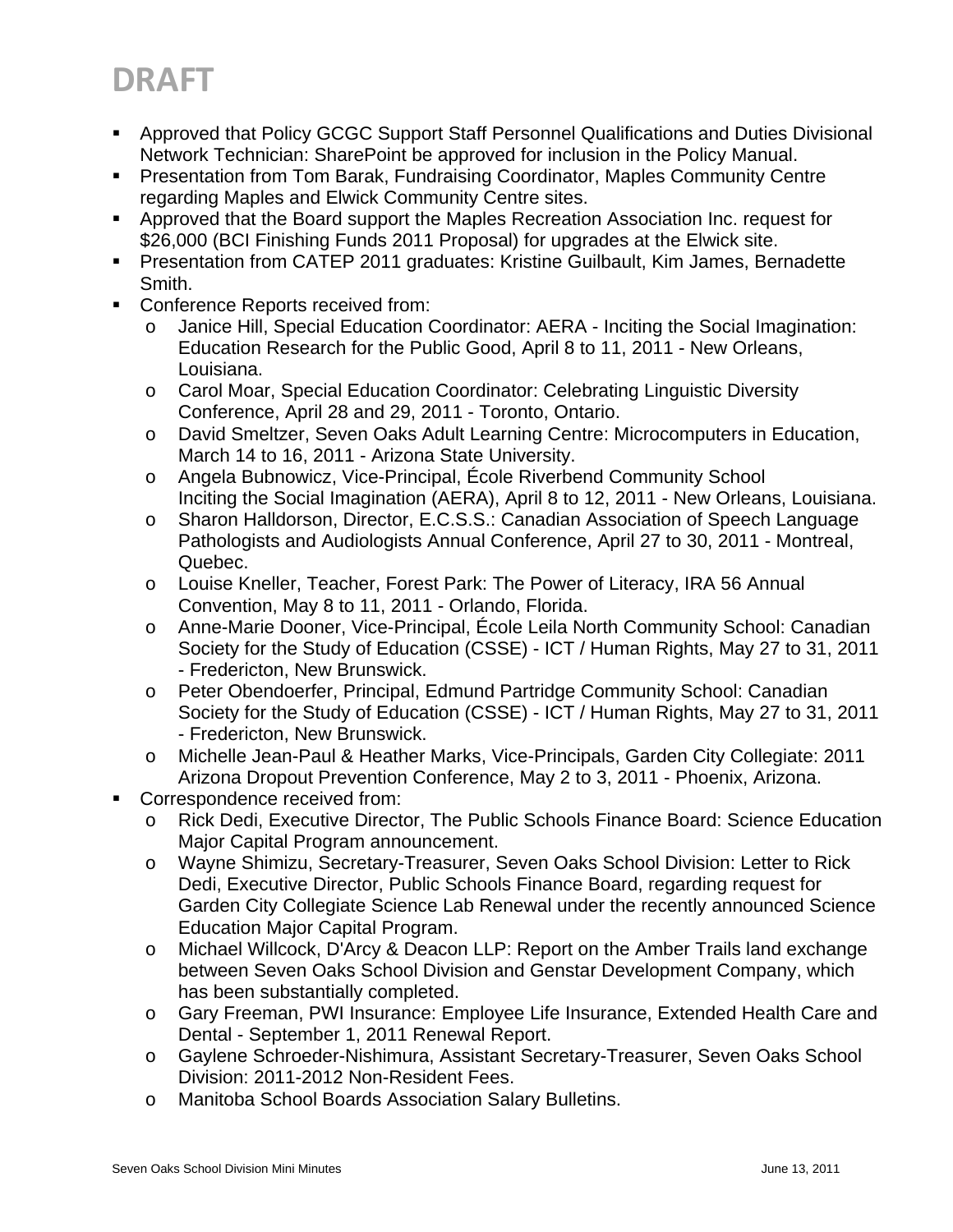- o KMPG LLP, Chartered Accountants: Auditor's Report on the Seven Oaks School Divisions' Schedule of Compensation for the year ended December 31, 2010.
- o Labour Relations, Manitoba School Boards Association: Update CPI, Unemployment Rate, Regional Trends.
- o Manitoba School Boards Association Salary Bulletin: MSBA Salary Bulletin No.11-2011 River East Transcona School Division and CUPE Local 3873 (Library Technicians) - Ratified Agreement.
- o Manitoba School Boards Association: Non-Unionized Non-Teaching Support Staff Survey.
- o Chris Nelson, Senior Landscape Architect & Manager of Design, Lombard North Group: Memorandum and revised plan for the proposed Athletic Field Development at 50 Swinford Way.
- o Jan Sanderson, CEO, Healthy Child Manitoba: Healthy Child Manitoba's 2011/12 funding allocation.
- o Rick Dedi, Executive Director, PSFB: PSFB approval Maples Collegiate Institute Roof Replacement (additional project support for fire stopping consultant).
- o Rick Dedi, Executive Director, Public Schools Finance Branch: PSFB approval One additional un-linked portable classroom unit for Belmont School.
- o Lynne Mavins, Acting Director, Schools' Finance Branch: Approval of capital reserve for new school site in Amber Trails area.
- o MSBA Executive Highlights, June 6, 2011.
- o MSBA e-bulletins: May 11, May 26, June 8, 2011.
- o MSBA Presentation: School Board Leadership for Improving Student Learning: Lessons Learned from the Lighthouse Study - Mary L. Delagardelle.
- o Roots of Empathy Recognition: Roots of Empathy Instructors honoured by the Honourable Jim Rondeau: Pat Fulcher, Karen Mozdzen, Maria Mathwig, Cindy Burkett, Rita Globa, Carole McMillan, Cheryl Gaudet.
- o Garden City Collegiate 50th Anniversary: Thanking the Board for its contribution in making Garden City's 50th Anniversary a success.
- o Allison Potter, Assessment Consultant, MB Education: Outstanding contribution of Suchitra Gill, member of the Grade 12 Pre-Calculus Mathematics Test Development Committee.
- o Carolyn Duhamel, Executive Director, MSBA: Letter to Marty Snelling, Chairperson, Brandon School Division acknowledging receipt of correspondence requesting the MSBA Labour Relations Department undertake a comprehensive review of particular aspects of collective bargaining and school operations.
- o Brandon School Division: Secretary-Treasurer job bulletin.
- o Bernice R. Bowley, Filmore & Riley: Thank you for hard work and assistance in the matter of 4726031 Manitoba Ltd. v. A Stepping Stone Adult Learning Centre.
- o Jim Rondeau, Minister of Health Living, Youth and Seniors: Manitoba Grants for Innovation in Citizenship Education.
- o Darryl Gervais, Director; Instruction, Curriculum and Assessment Branch: Education for Sustainable Development: Kindergarten to Grade 12 Correlation Chart Template and Kindergarten Tool Kit.